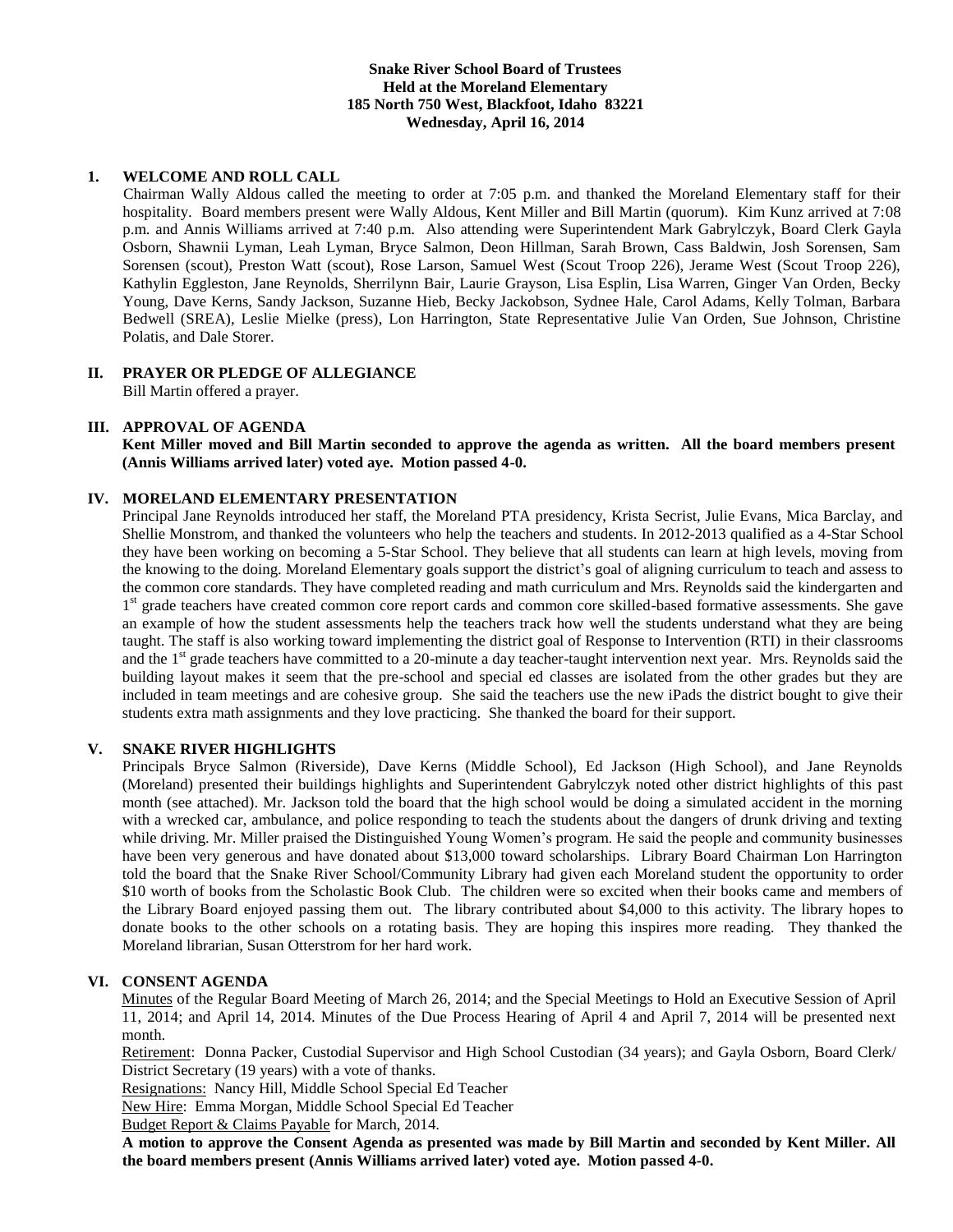Snake River Board of Trustees Meeting April 16, 2014 (2)

# **VII. SUMMER FOOTBALL EQUIPMENT AUTHORIZATION**

According to IHSAA rule 17-2-6, the board must send a letter to the IHSAA asking for written permission for the coaching staff to use the school's protective equipment for summer football camps. The JV/Freshmen teams will participate in a summer football camp June 16-19, 2014, and the varsity football team summer camp will be June 23-26, 2014. The request will have a statement of recognition that IHSAA sponsored catastrophic insurance provides no coverage for the activity and any liabilities rest solely with the school or camp/clinic. Chairman Aldous asked if there had ever been any injuries. Mr. Miller pointed out that the students and parents have to sign a waiver. All the players and their parents will sign a Snake River District Summer Camp Consent Form before participating. The district has insurance available if they want to sign up.

**It was moved by Kent Miller and seconded by Kim Kunz to approve a request that IHSAA give the district coaching staff written permission to use the Snake River High School's protective football equipment for the JV/freshmen summer football camp June 16-19, 2014, and the varsity football team summer camp on June 23-26, 2014, with the understanding that the IHSAA sponsored catastrophic insurance will not provide coverage for the activities and all liabilities rest solely with the camp. All the board members present (Annis Williams arrived later) voted aye. Motion passed 4-0.**

Annis Williams arrived at 7:40 p.m.

### **VIII. BYU HIGH SCHOOL INVITATIONAL TRACK MEET**

Cass Baldwin, track coach, asked the board for permission to take five to ten students to the BYU High School Invitation Track Meet on May  $2^{nd}$  and  $3^{rd}$ . This is a big meet with over 2,000 participants and would give the students great exposure to colleges and coaches. Snake River has a few students who are ready to compete at this level and it would be a great opportunity for them to have this extra experience before the State meet. Wally Aldous asked if the students could only participate in so many meets and Mr. Baldwin said they are allowed eight meets a year. He said there is a JV meet in American Falls that same weekend and the kids who wouldn't qualify for the BYU Invitational would go to it. Mr. Aldous asked how much advanced notice did they have about this meet. Mr. Baldwin said they knew about this at the beginning of the year but he hadn't been hired until later and Mr. Coombs thought they had missed the September meeting when the board votes on out-of-state trips, but just learned that these trips are also considered in April. Kent Miller said the meet was on a Friday and Saturday so the students wouldn't be missing school. He asked how they could send them to a district-sponsored event if they don't propose to use district transportation. Cass asked if they could have the parents transport the students to save money if the parents signed a waiver. Mr. Kunz said it can be done but the State Transportation Dept. discourages it. He said other districts do it, but there is a liability issue. The board discussed having the lawyer draw up a waiver that could be used by parents. Mr. Kunz asked if perhaps other districts were going and if they could share a bus. Mr. Baldwin said he would look into that but all the parents were planning to go so taking a bus for six students one way (because the parents would bring them back) would waste district money. Ed Jackson told the board of several instances where, at his discretion as the high school principal, he has asked the parents to give him a letter, a text, or a signed form saying they will not hold the district liable for anything and getting permission before the event to transport their student. Kent Miller said after an event if a parent wants to take their student home they can sign a release to do so, but they cannot take another student home. In this case the parents would be driving their own student so it should be possible for them to do so by signing a waiver. Dave Kerns read Policy 8294, "Transportation to School Sponsored Activities" which said if students want to ride with their parents, requests must be made in writing. Cass Baldwin said he had until the  $28<sup>th</sup>$  to sign up. Mr. Miller asked if both boys and girls were able to participate and Cass said they were. Mr. Aldous said the district wants to give its students exposure to college coaches and thanked Mr. Baldwin for his help.

**Kent Miller moved and Kim Kunz seconded to approve members of the track team going to the BYU High School Invitational Track Meet on May 2-3, 2014, contingent upon parents signing a waiver of liability form to transport them. All the board members voted aye. Motion passed 5-0.**

# **IX. POLICY READINGS (2nd Reading)**

**Policy 7580, "Certificated Personnel – Recruitment and Selection of Personnel"** added language as required for Release of Information on Past Job Performance when hiring new teachers. Applicants must sign a permission form (7580F) and the information is to be used by the hiring district only for the purpose of evaluating the applicant's qualifications. In addition, when a district employee responds to another district's request for a past employee's job performance, they will do so in good faith and shall be immune from civil liability for the disclosure. Language in policy 7580 that is no longer viable is also being removed.

**A motion was made by Bill Martin and seconded by Kent Miller to approve the second reading of the revision of Policy 7580, "Certificated Personnel–Recruitment and Selection of Personnel." All the board members voted aye. Motion passed 5-0.**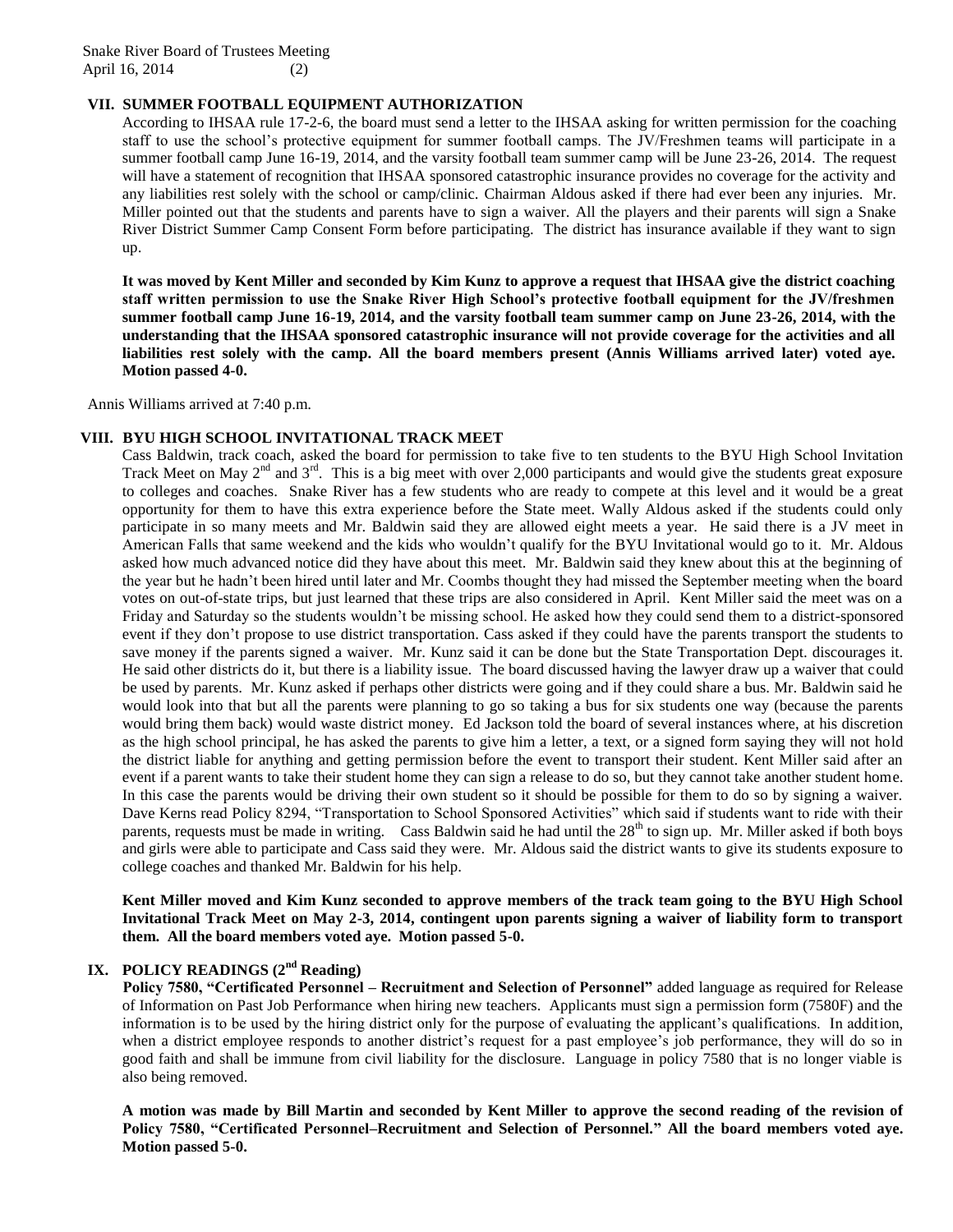# **IX. POLICY READINGS Superintendent Gabrylczyk presented three policies for 1st Reading:**

**Policy 8735, "Hazing, Harassment, Sexual Harassment, Intimidation, Bullying, Cyber-Bullying Menacing."** These updates come from the ISBA policy update (in yellow) and from the district's Anti-Bullying Committee (in green). It deletes reference to staff because this is a student policy. Adds that it includes actions on school grounds and actions at locations outside of school grounds that can be reasonably expected to materially and substantially interfere with the requirements of appropriate discipline in the operation of the school or impinge on the rights of other students. Procedure 8735p has added language to (4) which might subject an individual or group to abusive behavior on basis of "actual or perceived characteristic, including gender, gender identity, familial status, or expression or weight." (#'s 5, 8 & 9) The Anti-Bullying Committee added emotional, psychological and social as well as physical to any definition of harassment, intimidation or menacing. (6) Cyberbullying includes through any private electronic device done when the student is present at school or in violation of District policy or state law. The Anti-Bullying Committee added #10 to the procedure to cover "Watch and Non-reporting": for anyone participating or knowingly allowing, encouraging, or tolerating this behavior. Page 2 of 8735p under Confidentiality: that the investigation will allow for as much confidentiality as can be provided while allowing for a thorough and appropriate investigation. Information will include discussion of cyber bullying. The Anti-Bullying Committee asks that this policy be reviewed and signed annually. The complaint procedure added reference to FERPA protection. Also how the complainant can make an appeal. Sydnee Hale a member of this committee pointed out that employees are given this policy and asked to sign that they understand what it says in regards to students so they would be able to help them file a complaint or recognize if a child were being harassed or cyber bullied. The board clerk said the exact wording is being worked out for the employee signature. Mrs. Hale said the committee relied on Officer Drew Lusk to help with the investigation language so there is some flexibility. Mr. Miller also had some comments for 8735p1 and said he would give his concerns to the clerk to be incorporated and discussed before final reading.

**Policy 2235, "School Board Use of Electronic Mail and Social Media,"** adds that the board will not use communications via social media or other electronic communications (as well as e-mail) to substitute for deliberations or voting. Also this is regardless of whether the communication was sent or received on a district-owned or personal computer. Individual board member postings on social media are the act of the individual and not an act of the board. Board members should note that posting to social media sites should be carefully considered in light of how they would reflect on the board and the district and the perception of fitness to serve students' interests.

**Policy 6127, "Graduation Requirements"** to update the required course list to include the annual one credit Advisory Class that students will need to take in order to graduate. This class was approved last month.

**It was moved by Kim Kunz and seconded by Bill Martin to approve the first reading of the revision of Policy 8735, "Hazing, Harassment, Sexual Harassment, Intimidation, Bullying, Cyber-Bullying, Menacing," with its procedure 8735p and Form 8735f; Policy 2235, "School Board Use of Electronic Mail and Social Media;" and, Policy 6127, "Graduation Requirements." All the board members voted aye. Motion passed 5-0.**

### **X. FOLLOW UP ITEMS**

Chairman Aldous said the board had until Tuesday, April 22, 2014, to make a written decision on the Due Process Hearing for Elaine Asmus.

## **XI. PATRON FORUM**

No patron comments.

### **XII. STAR ENTERPRISE MATH PROGRAM**

Sherrilynn Bair, Curriculum Director, Carol Adams and Suzanne Hieb (Romie VanOrden absent), Snake River Middle School math teachers, and Kelly Tolman, Riverside 2<sup>nd</sup> grade teacher, gave a report on the Star Enterprise Math Program being piloted at the Middle School. Mrs. Adams is head of the Math Curriculum Committee. Carol said the math curriculum committee has been working on its goals for two years and has made a lot of progress. They have aligned the math curriculum district wide both horizontally and vertically to the common core standards. They have worked with all the math teachers K-12 and have developed a good relationship. They have published the Common Core Standards for math and have put these on the district website. These are being revised and updated as needed. They are beginning to implement the screening, bench marks assessments and progress monitoring. They proposed to do this with the Star Enterprise Math program. The Middle School has had the opportunity to pilot this testing program. Tests from Math Life Library, old ISAT, updated all the time. It helps teachers personalize the math testing and saves teacher time on grading tests. Mrs. Adams showed the board how she has been monitoring her student, Lorenzo High, making a graph showing his progress after several tests. The Star Assessment Tool helps the teacher see where the student needs help. Carol said the old way of teaching was easier because the students and teacher learn one concept together. Now students are working at their own pace and the teacher has to be aware of what each student is working on and monitor their progress electronically. Lorenzo High, Middle School student, told the board he liked this program because it enabled him to work at his own speed and he could move ahead. He has already mastered 79 standards. If he needs help with a problem, he can ask another student and they can work on it together instead of having the computer help him. Carol said if she can't answer his question because its higher math, she has been able to text Barbara Bedwell at the high school and get help. Teachers learn from each other and collaboration is great.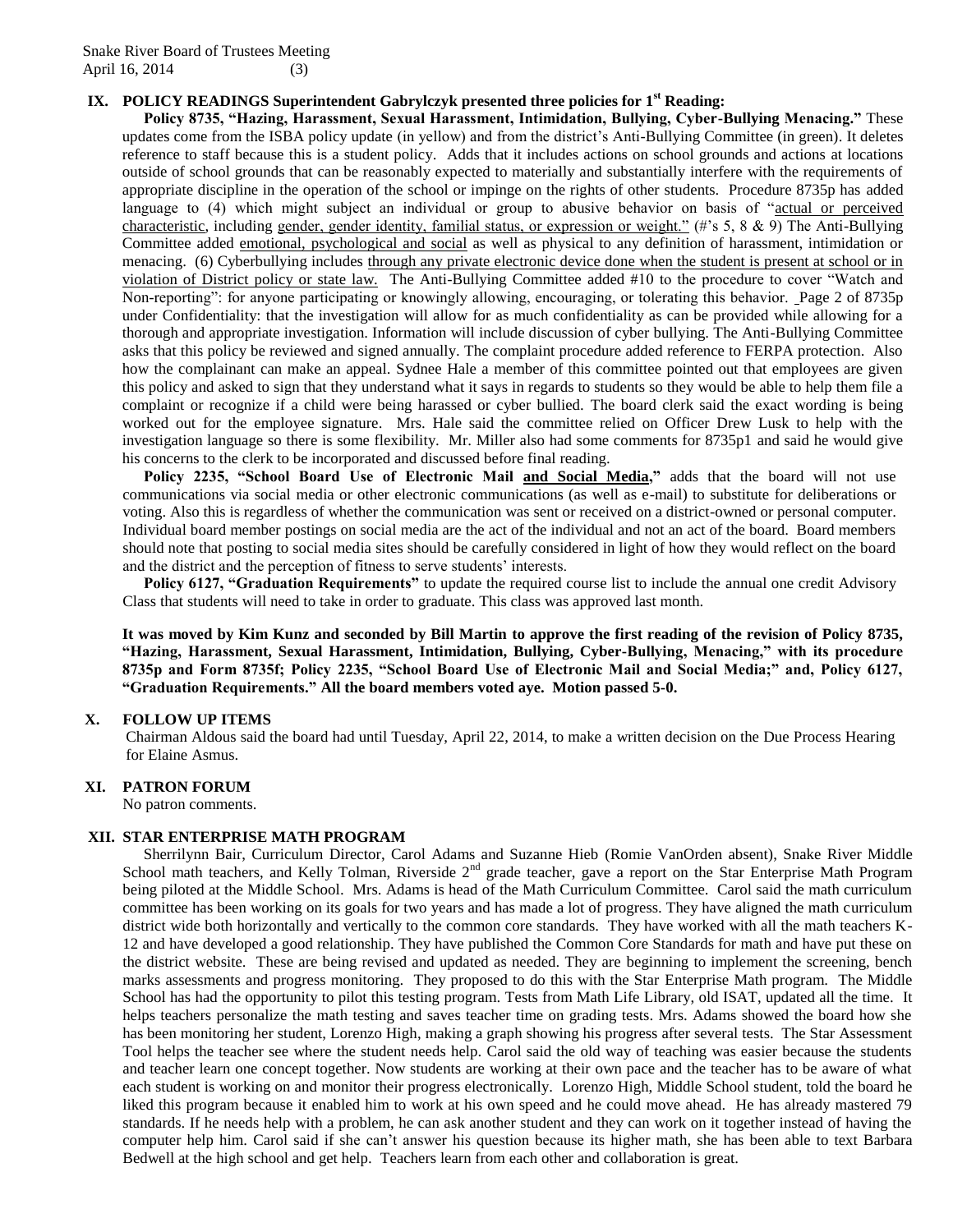## **XII. STAR ENTERPRISE MATH PROGRAM (cont.)**

Mr. Aldous asked what she did if a student is having a trouble understanding. She said the program has an intervention segment and automatically notifies the teacher what intervention is needed. The Star Enterprise Math Program is for grades K-9. Sherrilynn Bair said hopefully by the time a student gets to high school they won't have to test every junior and senior three times a year, but there would be some licenses available so this could be done. Carol Adams said they haven't had time to look to see if the high school component is there. Wally asked if there is a question on the test that everyone is having problems with what would the teacher do? Carol said that did happen and she got on the web "live chat" with the company and they redid the question because the students didn't have access to an electronic protractor. She said she likes working with this company because they value teacher input. Star Enterprise Math program is great but it needs an instructional component and the curriculum committee is looking into a way to blend into that.

Suzanne Hieb gave the board a copy of the  $6<sup>th</sup>$  grade math standards with 133 objectives for the  $6<sup>th</sup>$  grade that correspond with the Common Core. There are five areas that the students have to understand and learn and within those five areas there are 43 standards they have to meet. If a student tests higher than a sixth grade level he is still challenged in a sixth grade classroom at an eighth grade or ninth grade level. Suzanne and Carol require that their students keep a math notebook and write the problem out. The student uses the following as resources to get help with a problem they are stuck on: 1) the Star Enterprise program has a work review; 2) a video/audio link to Kahn Math Academy; 3) a list of students who should be able to help them with the concept; 4) recheck their math journal to see if they can find where they have worked on it before; and then 5) they ask the teacher. Mrs. Hieb said she can do more one-on-one with the students if she can keep their objectives in front of them. The program keeps track of all the objectives they have mastered. The program is a good reinforcement tool because those objectives align with Common Core and go sequential with the Common Core standards as created.

Kelly Tolman a second grade teacher, said the lower grades haven't had accelerated math so have had to be creative in coming up with activities to help the students get the "deeper" learning. She did tour a school in Idaho Falls to get some ideas and found curriculum on line that fully corresponds with Common Core which can be downloaded for free. She gave the board a sample lesson from this site and explained how it focused on the objectives the second graders had to master.

Sherrilynn Bair said the number one thing in student performance is that students have to have some kind of ownership in their own learning. They have to know where they are, where they need to go and how they are going to get there. Students using the Star Enterprise System know what objectives they have mastered and how many more they have to learn and it guides them along. Also, the Charlotte Danielsen teacher evaluations give "distinguished" ranking only when the teacher has students who are teaching each other and this program encourages that. Sherrilynn said that in the last two months the math teachers have gone a long way in doing these two things using the Star Enterprise Math program. The students also use the chrome books which is a great tool.

Mrs. Bair said to do Star Enterprise K-9 (a screening and benchmarking tool that allows the teacher to do progress monitoring) with a few more licenses at the high school and an early literacy piece for K-3 for one year is \$33,000. To do Accelerated Math with Math Fact Practice K-12 (a fluency builder) and to do Accelerated Reader with Subtext (a brand new product) is \$1.50 per student. Mrs. Bair said the district could get by with this but can also buy additional books. She said the total amount to do this for one year would be \$56,000. She said if Subtext and Math Facts-in-a-Flash were taken off the amount would be about \$38,000-\$40,000. Sherrilynn said the company encourages districts to do a three-year package because it is 10% cheaper or a two-year plan for a 5% savings. She will get these figures for the board to have a comparison to consider. Bill Martin asked Rep. Julie Van Orden if some of the state money would be earmarked for this spending. Mrs. Van Orden said this is one reason why the state should consider giving the districts more discretionary money. She said as a former board member now serving in the House of Representatives, she can understand that each district has unique needs, but not every legislator has this perception. They need to develop a trust in the districts to take accountability for the use of their discretionary funds. Superintendent Gabrylczyk said one of the ways to fund the Star Enterprise Math program is through federal Title monies. He said it is not a question of whether the district can afford to have this program but whether it can afford not to. He asked the board to make a motion to approve this program because it is at the end of the year and the teachers need to keep the momentum they have built up. He said this program was first introduced to the board at their meeting in December and has now been successfully piloted at the Middle School. Annis Williams asked if this program comes with text books. The superintendent said he would not recommend buying text books because they would not currently meet up with Common Core. Bill Martin asked before the board voted on money, whether there were competitors to this program. Sherrilynn said there is not a comparable competitor. Chairman Aldous wanted to have firm numbers before a motion was made. Mrs. Bair said she had the written quotes for the one year bid and Mr. Gabrylczyk recommended the district just go for the one year contract. Sherrilynn said it won't be quite \$56,000 because the district has already purchased part of Accelerated Reader so part will just be a renewal. Superintendent Gabrylczyk said this data assessment of every student could be handed to the parents at parent/teacher conferences. Carol Adams said it would lead to standards-based grading. She said there is also a "home connect" that would allow them to practice at home. Mrs. Bair said the \$56,000 will cover the program but the district will have to pay for the devices and infrastructure. She said the district is writing for technology grant money and it is opting into the state's wireless project which will take care of the high school's needs. Then some of the wireless equipment now at the high school can be used elsewhere in the district. Kent Miller said before the board voted he would like to see what the package is going to cost, if there are any required upgrades, and where exactly the money is coming from. Sherrilynn said the quote is good for 60 days. Kim Kunz and Chairman Aldous agreed they would like to see the proposal laid out so they can understand what is being requested, how it is being paid for, and what the options are if the whole package isn't being bought. Carol Adams said the biggest savings would come from text book replacement of \$75 per student. The superintendent said the district has most of the fiber-optic infrastructure in place and there is technology money coming from the state. Bill Martin asked the board to table this until the board could meet again. The board appreciated the teachers' enthusiasm.